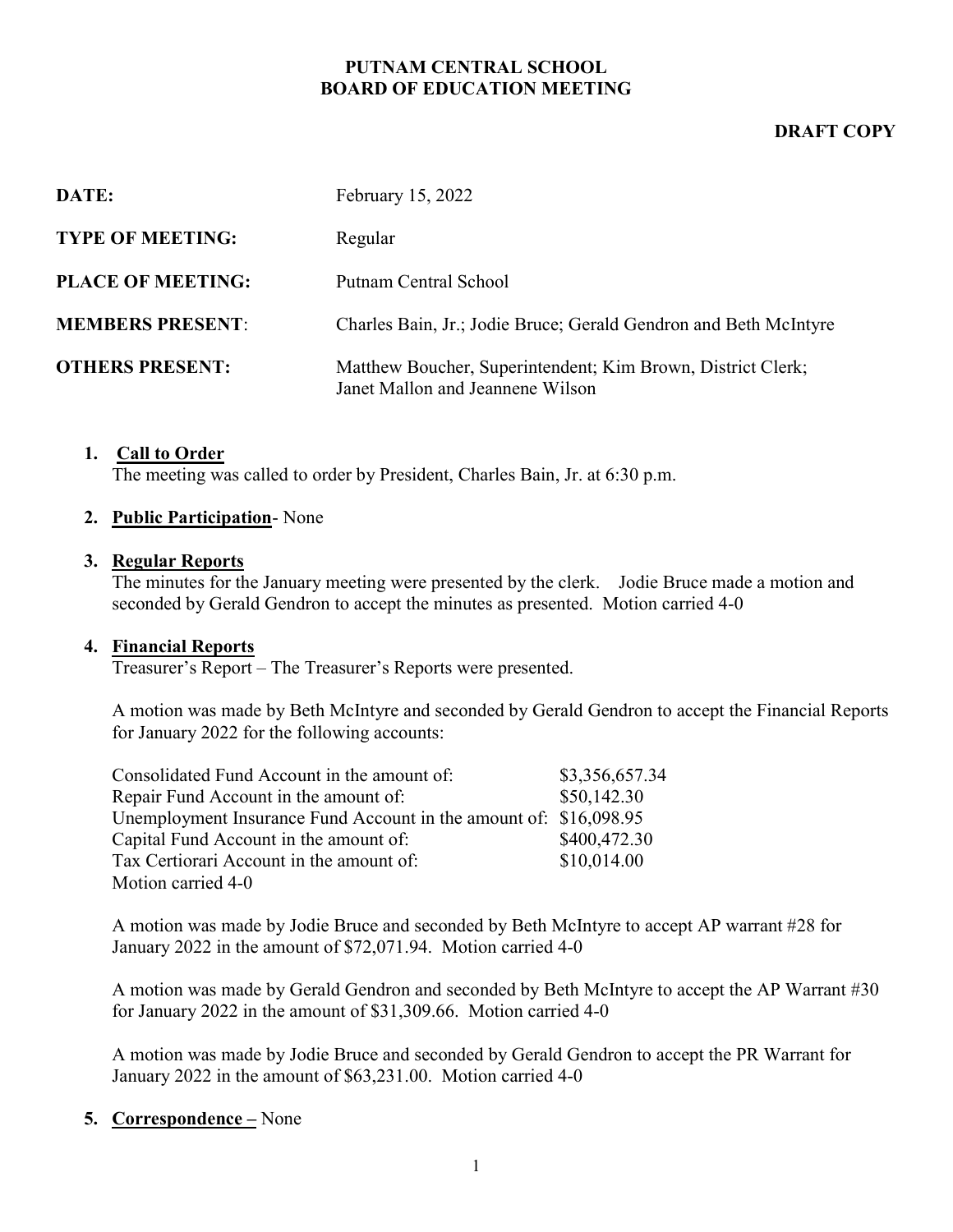## 6. Superintendents' Report

Mr. Boucher reported that today was the  $100<sup>th</sup>$  day of school. Students made projects at home with their families to celebrate this day and the projects are on display in the hallway. Tomorrow the students will be having a snow fun day. Both the Town and the County come down with their equipment to make the "hill" for the students to slide on which is appreciated. This year, the County came.

# 7. District Issues/Operations & Finance

7.1 Leave of Absence- Mr. Boucher advised the board that Ms. Sweeney has request a medical leave beginning May 16, 2022 through the end of the school year. Jodie Bruce made a motion and seconded by Gerald Gendron. Motion carried 4-0

7.2 Voting machines (Washington County sent update information) District Clerk, Kim Brown advised the Board that updated information has been received from Washington County. The county will allow the district to use the voting machines however; the district will need to pick up the machine the day before, return it the day after; have a company create the ballots; send to Washington County to test in the voting machine. After discussion, Beth McIntyre made a motion and seconded by Gerald Gendron to use paper ballots for the upcoming school board election being held in May. Motion carried 4-0

## 8. Curriculum & Instruction - none

## 9. Old Business

Roof-still working on it. More information next month; and playground.

#### 10. New Business

Budgeting Hearing-a date needs to be determined. After discussion, Jodie Bruce made a motion and seconded by Gerald Gendron to hold the Budget Hearing on May  $3^{rd}$ , 2022 at 6:30 p.m. Motion carried 4-0

Information from CVES (Champlain Valley Education Services) was discussed. The Districts (Putnam Central) CVES Board member term is ending on June 2022. Nomination for this member is due to CVES by March 29, 2022.

## 11. Executive Session

Beth McIntyre made a motion and seconded by Jodie Bruce to enter into Executive Session at 6:50 p.m. for the medical, financial, credit, or employment history of a particular person or corporation, or matters leading to the appointment, employment, promotion, demotion, discipline, suspension, dismissal, or removal of a particular person or corporation. Motion carried 4-0

Gerald Gendron made a motion and seconded by Jodie Bruce to come out of Executive Session at 7:17 p.m. Motion carried 4-0

Upon motion made by Jodie Bruce and seconded by Beth McIntyre, approval was given to BE IT RESOLVED that the Board of Education of the Putnam Central School District hereby extends the term of employment of Superintendent of Schools, Matthew Boucher, to February 14, 2027, approves the addendum to the Superintendent's contract dated February 15, 2022, authorizes the Board to execute said addendum and authorizes payment there under. Motion carried 4-0

Benajah Denno applied for substitute teaching. Gerald Gendron made a motion and seconded by Beth McIntyre to approve Benajah Denno for Substitute teaching. Motion carried 4-0